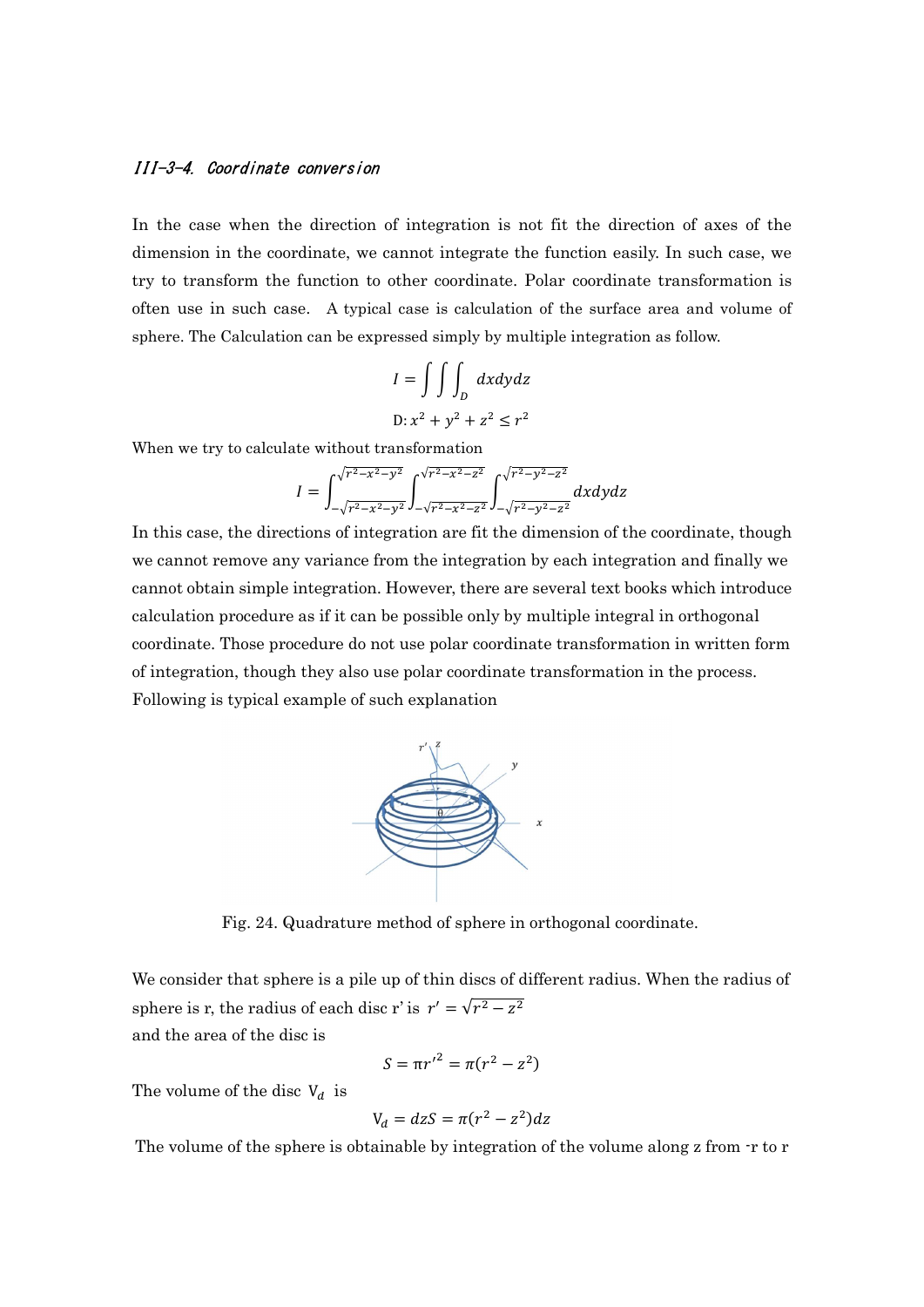$$
\int_{-r}^{r} S dz = \int_{-r}^{r} \pi (r^2 - z^2) dz = \pi \left[ r^2 z - \frac{z^3}{3} \right]_{-r}^{r} = \pi \left( \left( r^3 - \frac{r^3}{3} \right) - \left( -r^3 + \frac{r^3}{3} \right) \right) = \frac{4\pi r^3}{3}
$$

Yes, this process does not include polar coordinate. However, this is not multiple integral, and they use the formula or area of circle  $(\pi r^2)$  as given knowledge. Conclusively, they use cylindrical polar coordinate. Cylindrical polar coordinate is a hybrid of orthogonal coordinate and polar coordinate. We can say that they used polar coordinate even partially. When we consider the formula of area of surface of sphere, we cannot use same method, because smallness width of circle line is not equable to the smallness z.

There are various polar coordinate depending on the dimension, and when we consider cylindrical polar coordinate as polar coordinate, the relation is complicated. However most sensuously understandable polar coordinate is sphere polar coordinate.

 $f(x, y, z) \rightarrow l(l, \theta, \varphi)$ 

Transformation from orthogonal coordinate to sphere polar coordinate is as follows.



Fig.25. Relation of polar coordinate and orthogonal coordinate Allows are indicating direction of angle

 $x = l \sin \theta \cos \varphi$  $y = l \sin \theta \sin \varphi$  $z = l \cos \theta$ 



r: radius of the sphere Fig. 26. Quadrature method of sphere in polar coordinate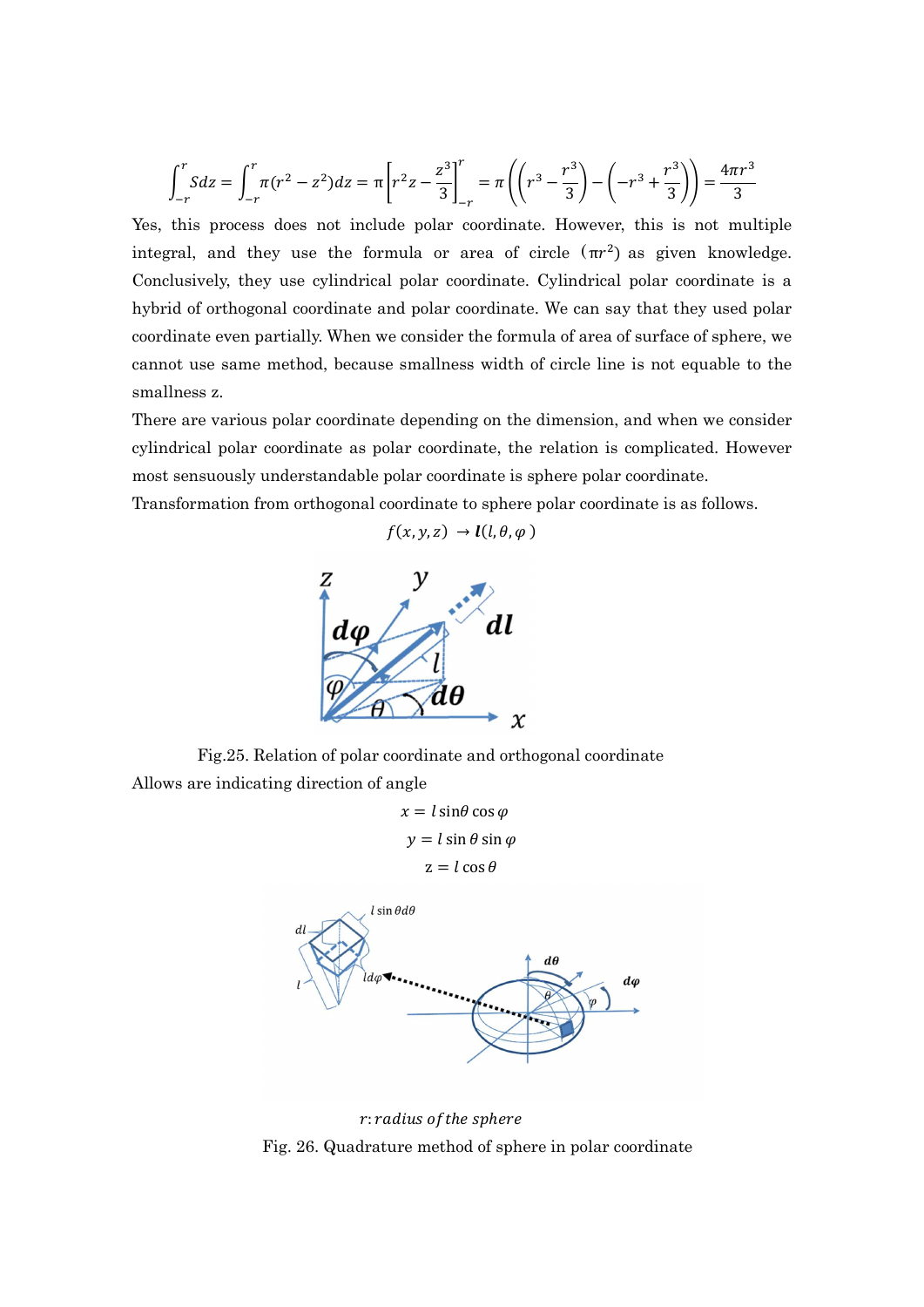When we consider the smallest unit in the polar coordinate, the smallest unit is expressed as the rectangular like solid inside of the heavy lines. Axes of  $r, \theta, \varphi$  are independent and orthogonal each other. In this meaning we can say the box is orthogonal in the polar sphere coordination, though the axes are not orthogonal in orthogonal coordinate.



Fig. 27. Unit of integration

The volume of the unit is

 $V_{\nu} = l^2 \sin \theta dl d\theta d\varphi$ 

The box is orthogonal in the polar coordination and we can integrate each direction independently. We can obtain the surface area of sphere by multiple integration along  $d\varphi$  from 0 to  $2\pi$  and along θ from 0 to π.

$$
S = \int_0^{2\pi} \int_0^{\pi} l^2 \sin \theta d\theta d\varphi = l^2 \int_0^{2\pi} -[\cos \theta]_0^{\pi} d\varphi = l^2 \int_0^{2\pi} -(-1 - 1) d\varphi = 2l^2 \int_0^{2\pi} -d\varphi
$$
  
=  $2l^2 [\varphi]_0^{2\pi} = 4\pi l^2$   
 $l = r$   
 $S = 4\pi r^2$ 

When we consider the sphere is tightly nested concentric sphere, we can obtain the volume by integration of the formula of surface area of sphere by integration along r from o to r.

$$
V_s = \int_0^r 4\pi l^2 dl = 4\pi \int_0^r l^2 dl = 4\pi \left[\frac{l^3}{3}\right]_0^r = \frac{4}{3}\pi r^3
$$

When we write the process of multiple integration from the beginning, the multiple integral can be expressed as follow.

$$
V_s = \int_0^{2\pi} \int_0^{\pi} \int_0^r l^2 \sin \theta \, dl d\theta d\varphi
$$

$$
\int_0^r l^2 dr = \frac{r^3}{3}
$$

$$
\int_0^{\pi} \sin \theta \, d\theta = 2
$$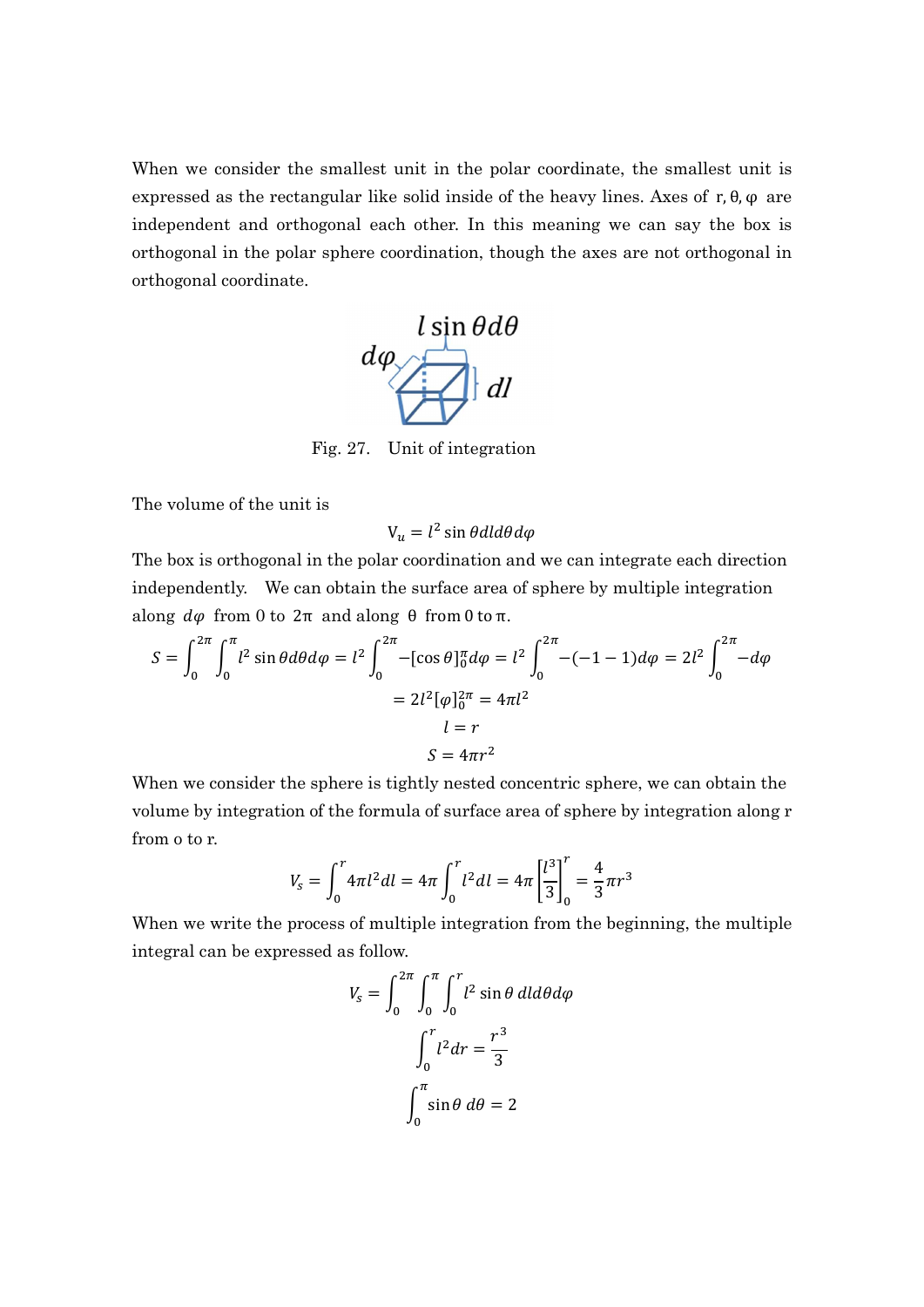$$
\int_0^{2\pi} d\varphi = 2\pi
$$
  

$$
V_s = \int_0^{2\pi} \int_0^{\pi} \int_0^r l^2 \sin\theta \, dl d\theta d\varphi = \int_0^r l^2 dl \int_0^{\pi} \sin\theta \, d\theta \int_0^{2\pi} d\varphi = \frac{4}{3}\pi r^3
$$

In the beginning of present paragraph, the author showed a process of formulation of area of volume of sphere in orthogonal coordinate and explain that the process was essentially multiple integration in cylindrical polar coordinate without showing the process of formulation in cylindrical polar coordinate.



Fig.28. Unit of integration in Cylindrical coordination

The volume of the smallness unit of the volume in the coordinate is

$$
V_u = l \; dl dz d\varphi
$$

When we calculate the area of the disc, we integrate the unit along  $r$  and  $\varphi$ .

$$
S_d = \int_0^{2\pi} \int_0^r l \, dl \, d\varphi = \int_0^{2\pi} \left[ \frac{1}{2} l^2 \right]_0^r d\varphi = \frac{1}{2} r^2 \int_0^{2\pi} d\varphi = \frac{1}{2} r^2 [\varphi]_0^{2\pi} = \pi r^2
$$

When we calculate the volume of the sphere, we integrate the unit along r,  $\varphi$  and  $\theta$ .

$$
V_s = \int_0^{2\pi} \int_0^r \int_{-l}^l l \, dz \, dl \, d\varphi = \int_0^{2\pi} \int_0^r l[z]_{-l}^l \, dr \, d\varphi = \int_0^{2\pi} \int_0^r 2l^2 \, dl \, dz = 2 \int_0^{2\pi} \left[ \frac{1}{3} l^3 \right]_0^r \, d\varphi
$$
\n
$$
= \frac{2}{3} r^3 \int_0^{2\pi} d\varphi = \frac{2}{3} r^3 [\varphi]_0^{2\pi} = \frac{4\pi r^3}{3}
$$

When we carefully look back the process, we can understand following facts. In the case cylindrical polar coordinate, the smallest unit is expressed as follow.

$$
V_u = l \; dl dz d\varphi
$$

In the case sphere polar coordinate, the smallest unit is expressed as follow.

$$
V_u = l^2 \sin \theta dl d\theta d\varphi
$$

Both formula are composed from multiplication of all smallness unit of dimension and other part, such as l and  $l^2 \sin \theta$ . When we consider  $dr d\theta d\varphi$  and  $dr dz d\varphi$  as unit of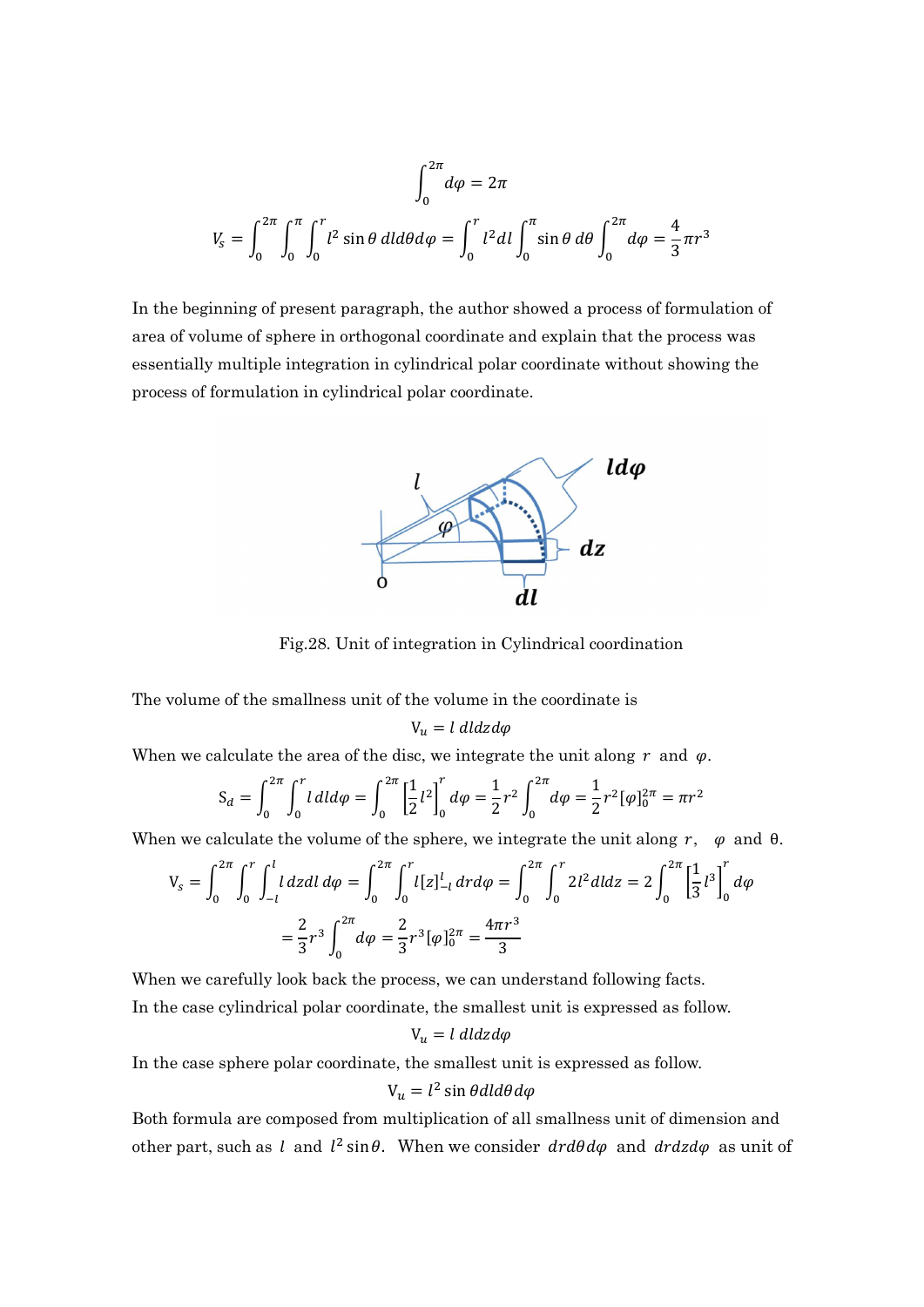the volume or size in the coordinate, l and  $l^2 \sin \theta$  look like coefficients of size. We call such term as Jacobian. Function of the Jacobian is expansion rate between two coordinates. Of course, the expansion rates change with integration direction and integration range, so parts of Jacobian are also objective of integration. We can obtain Jacobian by drawing the shape of the smallness unit. However, in higher dimension, it is not always possible. Generally Jacobian is calculated as determinant of Jacob matrix, which is round robin partial differentiation.

Following is an example of Jacobian of transformation from orthogonal coordinate to sphere polar coordinate.

$$
f(x, y, z) \rightarrow l(l, \theta, \varphi)
$$

$$
x = l \sin \theta \cos \varphi
$$

$$
y = l \sin \theta \sin \varphi
$$

$$
z = l \cos \theta
$$

Jacobian matrix

$$
J = \begin{pmatrix} \frac{\partial x}{\partial t} & \frac{\partial x}{\partial \theta} & \frac{\partial x}{\partial \varphi} \\ \frac{\partial y}{\partial t} & \frac{\partial y}{\partial \theta} & \frac{\partial y}{\partial \varphi} \\ \frac{\partial z}{\partial t} & \frac{\partial z}{\partial \theta} & \frac{\partial z}{\partial \varphi} \end{pmatrix} = \begin{pmatrix} \sin \theta \cos \varphi & l \cos \theta \cos \varphi & -l \sin \theta \sin \varphi \\ \sin \theta \sin \varphi & l \cos \theta \sin \varphi & l \sin \theta \cos \varphi \\ \cos \theta & -l \sin \theta & 0 \end{pmatrix}
$$

Jacobian

$$
|J| = \begin{vmatrix} \sin \theta \cos \varphi & l \cos \theta \cos \varphi & l \sin \theta \sin \varphi \\ \sin \theta \sin \varphi & l \cos \theta \sin \varphi & l \sin \theta \cos \varphi \\ \cos \theta & -l \sin \theta & 0 \end{vmatrix}
$$

$$
= 0 + l2 sin \theta cos \theta2 cos2 \varphi + l2 sin3 \theta sin2 \varphi + l2 sin3 \theta cos2 \varphi + 0 + l2 sin \theta cos2 \theta sin2 \varphi
$$
  
\n
$$
= l2 sin \theta cos \theta2 cos2 \varphi + l2 sin \theta cos2 \theta sin2 \varphi + l2 sin3 \theta sin2 \varphi + l2 sin3 \theta cos2 \varphi
$$
  
\n
$$
= l2 sin \theta cos \theta2 (cos2 \varphi + sin2 \varphi) + l2 sin3 \theta (sin2 \varphi + cos2 \varphi)
$$
  
\n
$$
= l2 sin \theta (sin2 \theta + cos \theta2)
$$
  
\n
$$
= l2 sin \theta
$$

So,

$$
dxdydz = |J|d\theta d\varphi = l^2 \sin\theta d\theta d\varphi
$$

and

$$
\int \int \int_D dx dy dz = \int \int \int_D l^2 \sin \theta dl d\theta d\varphi
$$

Similarly, an example of cylindrical polar coordinate is as follows.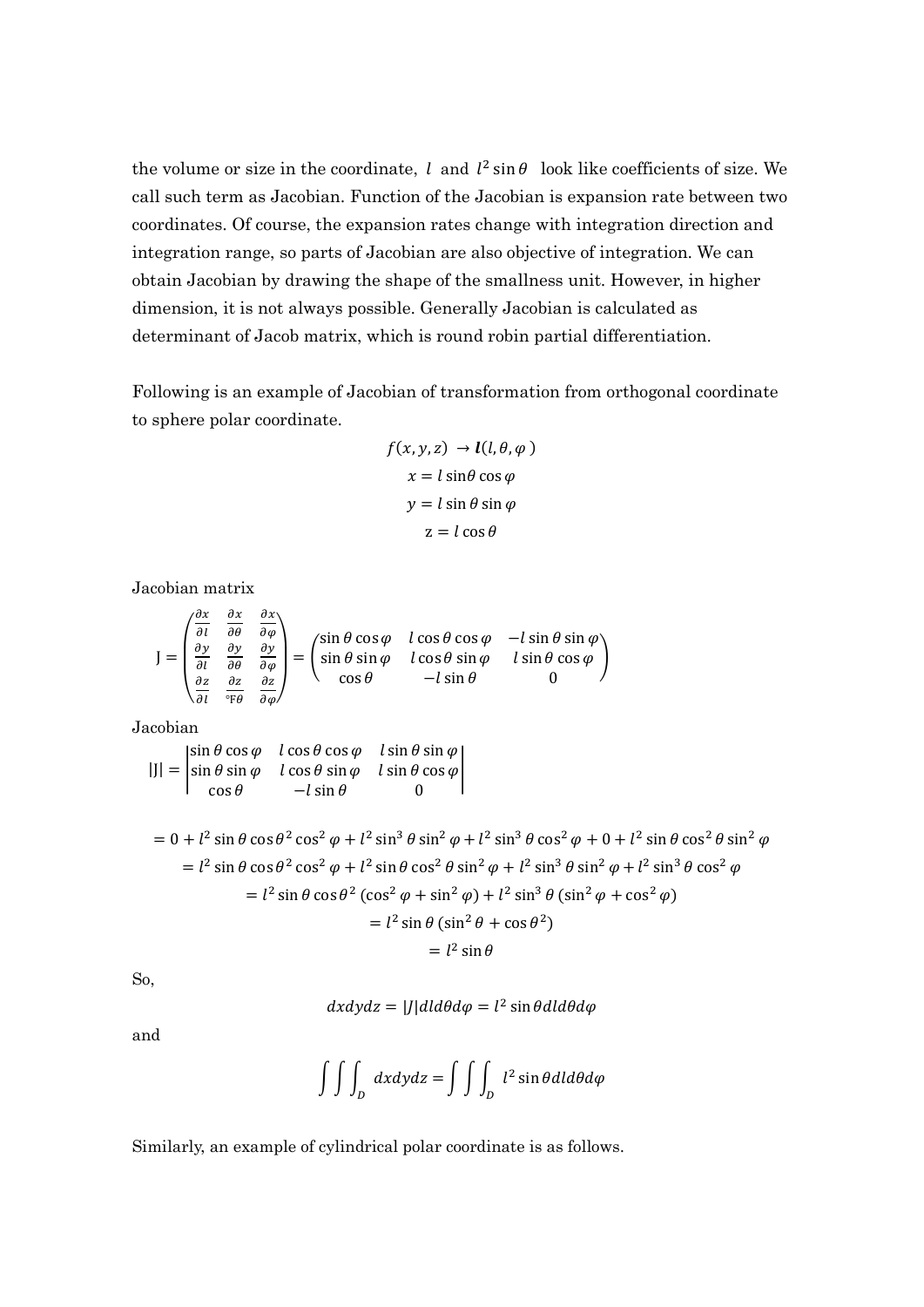Following is an example of Jacobian of transformation from orthogonal coordinate to cylindrical coordination.

$$
f(x, y, z) \rightarrow l(l, \varphi, z)
$$

$$
x = l \cos \varphi
$$

$$
y = l \sin \varphi
$$

$$
z = z
$$

Jacobian matrix

$$
J = \begin{pmatrix} \frac{\partial x}{\partial l} & \frac{\partial x}{\partial \theta} & \frac{\partial x}{\partial z} \\ \frac{\partial y}{\partial l} & \frac{\partial y}{\partial \theta} & \frac{\partial y}{\partial z} \\ \frac{\partial z}{\partial l} & \frac{\partial z}{\partial \theta} & \frac{\partial z}{\partial z} \end{pmatrix} = \begin{pmatrix} \cos \varphi & -l \sin \varphi & 0 \\ \sin \varphi & l \cos \varphi & 0 \\ 0 & 0 & 1 \end{pmatrix}
$$

Jacobian

$$
|J| = \begin{vmatrix} \cos \varphi & -l \sin \varphi & 0 \\ \sin \varphi & l \cos \varphi & 0 \\ 0 & 0 & 1 \end{vmatrix}
$$

$$
= l \cos^2 \varphi + l \sin^2 \varphi
$$

 $= l$ 

So,

$$
dx dy dz = |J| dl d\varphi dz = l dl \varphi dz
$$

and

$$
\int \int \int_D dx dy dz = \int \int \int_D l dl \varphi dz
$$

For the confirmation, the author picks up an example from this text book.

In the process of making normal distribution from binominal distribution, we make multiple integral from multiplying of two simple integrals. This is invers operation of operation making multiplying two simple integrals from multiple integral.

$$
\int_0^{\infty} e^{-x^2} dx \times \int_0^{\infty} e^{-y^2} dy = \int_0^{\infty} \int_0^{\infty} e^{-x^2} \times e^{-y^2} dx dy
$$

The purpose of this inverse operation is making polar coordinate. Originally  $x$  and  $y$ are the same. So, the shape of probability distribution is like a mountain of which contour lines are concentric. When we cut the mountain on the line include center, the cross sections are the same regardless the direction. When we can calculate the area of the cross section, we can obtain the volume of the mountain by integration along the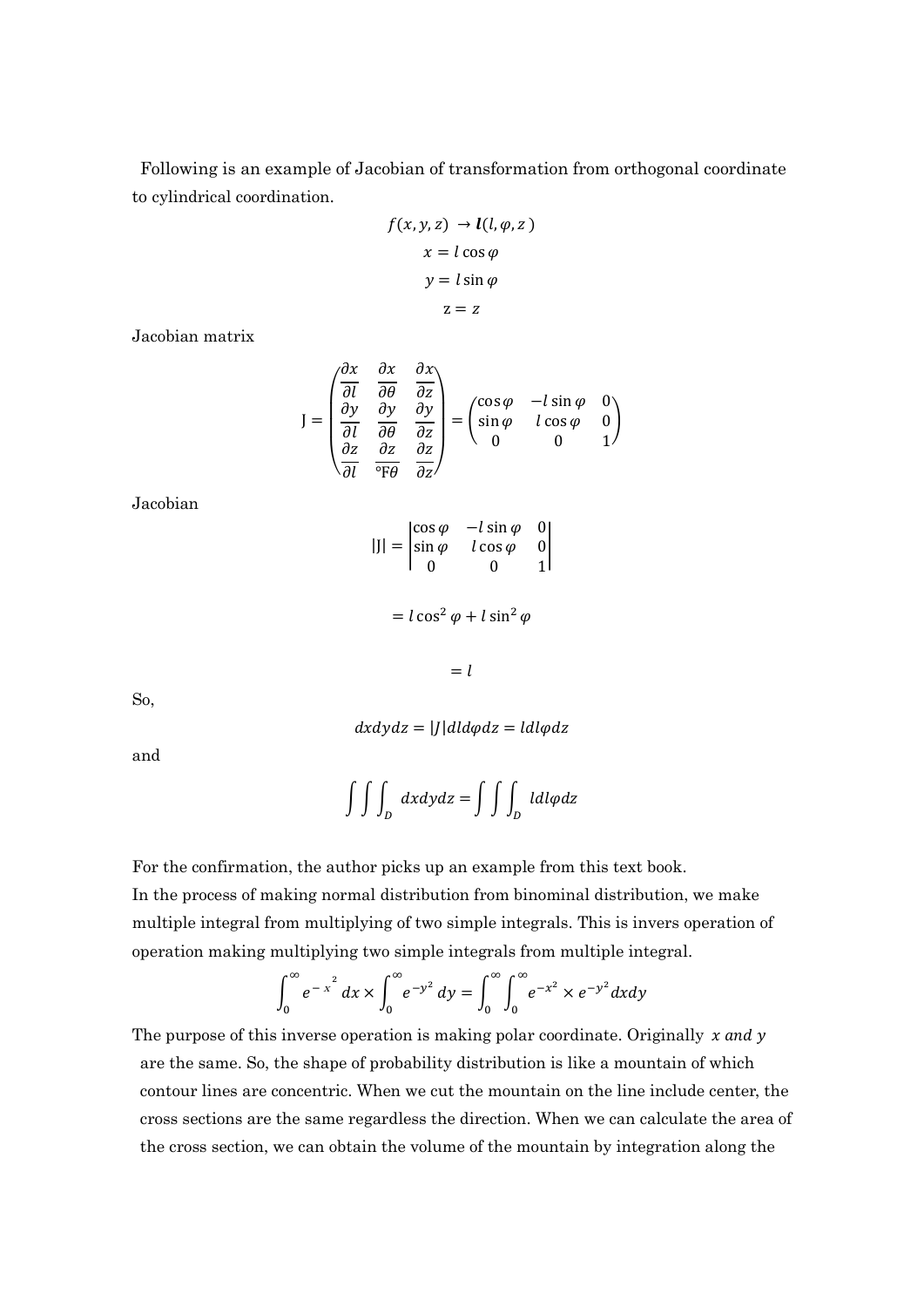circle. This is simply expressed in cylindrical polar coordinate.





$$
\int_0^\infty \int_0^\infty e^{-x^2} \times e^{-y^2} dx dy
$$

$$
= \int_0^\infty \int_0^\infty e^{-(x^2 + y^2)} dx dy
$$

$$
x = r \cos \theta
$$

$$
y = r \sin \theta
$$

$$
z = z
$$

Jacobian

$$
|J| = \begin{vmatrix} \cos \varphi & -r \sin \varphi & 0 \\ \sin \varphi & r \cos \varphi & 0 \\ 0 & 0 & 1 \end{vmatrix}
$$

$$
\int_0^\infty \int_0^\infty e^{-(x^2+y^2)} dx dy = \int_0^{\frac{\pi}{2}} \int_0^\infty e^{-r^2} r dr d\theta
$$

 $\therefore$   $x^2 + y^2 \rightarrow r^2$ 

$$
x=r\cos\theta
$$

$$
y = r \sin \theta
$$
  

$$
x^2 + y^2 = r^2 \cos^2 \theta + r^2 \sin^2 \theta = r^2 (\cos^2 \theta + \sin^2 \theta) = r^2
$$
  

$$
\int_0^\infty \longrightarrow \int_0^\infty
$$